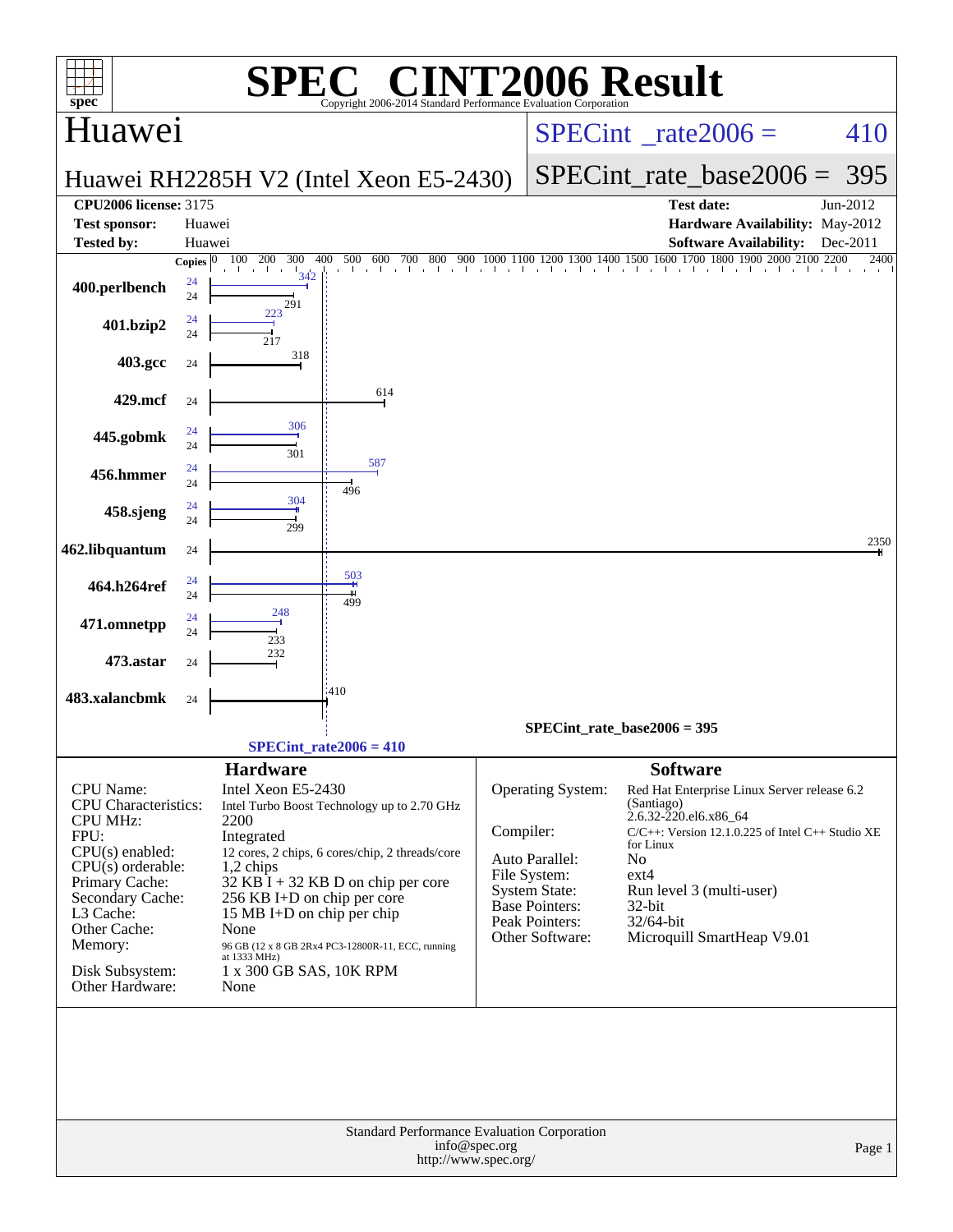

#### Huawei

### SPECint rate $2006 = 410$

#### Huawei RH2285H V2 (Intel Xeon E5-2430)

[SPECint\\_rate\\_base2006 =](http://www.spec.org/auto/cpu2006/Docs/result-fields.html#SPECintratebase2006) 395

**[CPU2006 license:](http://www.spec.org/auto/cpu2006/Docs/result-fields.html#CPU2006license)** 3175 **[Test date:](http://www.spec.org/auto/cpu2006/Docs/result-fields.html#Testdate)** Jun-2012

**[Test sponsor:](http://www.spec.org/auto/cpu2006/Docs/result-fields.html#Testsponsor)** Huawei **[Hardware Availability:](http://www.spec.org/auto/cpu2006/Docs/result-fields.html#HardwareAvailability)** May-2012 **[Tested by:](http://www.spec.org/auto/cpu2006/Docs/result-fields.html#Testedby)** Huawei **[Software Availability:](http://www.spec.org/auto/cpu2006/Docs/result-fields.html#SoftwareAvailability)** Dec-2011

#### **[Results Table](http://www.spec.org/auto/cpu2006/Docs/result-fields.html#ResultsTable)**

|                                                                                                          | <b>Base</b>   |                |              |                |            |                |                  | <b>Peak</b>   |                |              |                |              |                |              |  |
|----------------------------------------------------------------------------------------------------------|---------------|----------------|--------------|----------------|------------|----------------|------------------|---------------|----------------|--------------|----------------|--------------|----------------|--------------|--|
| <b>Benchmark</b>                                                                                         | <b>Copies</b> | <b>Seconds</b> | <b>Ratio</b> | <b>Seconds</b> | Ratio      | <b>Seconds</b> | Ratio            | <b>Copies</b> | <b>Seconds</b> | <b>Ratio</b> | <b>Seconds</b> | <b>Ratio</b> | <b>Seconds</b> | <b>Ratio</b> |  |
| 400.perlbench                                                                                            | 24            | 804            | 291          | 805            | 291        | 802            | 292l             | 24            | 686            | 342          | 691            | 339          | 684            | 343          |  |
| 401.bzip2                                                                                                | 24            | 1062           | 218          | 1066           | 217        | 1076           | 215              | 24            | 1041           | 223          | 1037           | 223          | 1037           | 223          |  |
| $403.\mathrm{gcc}$                                                                                       | 24            | 606            | 319          | 608            | <b>318</b> | 609            | 317              | 24            | 606            | 319          | 608            | <b>318</b>   | 609            | 317          |  |
| $429$ .mcf                                                                                               | 24            | 358            | 612          | 357            | 614        | 356            | 614              | 24            | 358            | 612          | 357            | 614          | 356            | 614          |  |
| $445$ .gobmk                                                                                             | 24            | 834            | 302          | 839            | <b>300</b> | 835            | 301              | 24            | 823            | 306          | 814            | 309          | 823            | 306          |  |
| 456.hmmer                                                                                                | 24            | 451            | 497          | 452            | 496        | 451            | 496              | 24            | 381            | 587          | 381            | 587          | 381            | 588          |  |
| $458$ .sjeng                                                                                             | 24            | 967            | 300          | 971            | 299        | 975            | 298              | 24            | 956            | 304          | 961            | 302          | 937            | 310          |  |
| 462.libquantum                                                                                           | 24            | 211            | 2350         | 212            | 2350       | 211            | 2360             | 24            | 211            | 2350         | 212            | 2350         | 211            | 2360         |  |
| 464.h264ref                                                                                              | 24            | 1064           | 499          | 1071           | 496        | 1043           | 509 <sub>l</sub> | 24            | 1056           | 503          | 1032           | 515          | 1061           | 501          |  |
| 471.omnetpp                                                                                              | 24            | 643            | 233          | 643            | 233        | 644            | 233              | 24            | 606            | 248          | 604            | 248          | 605            | 248          |  |
| 473.astar                                                                                                | 24            | 724            | 233          | 725            | 232        | 727            | <b>232</b>       | 24            | 724            | 233          | 725            | 232          | 727            | 232          |  |
| 483.xalancbmk                                                                                            | 24            | 405            | 409          | 404            | 410        | 403            | 411              | 24            | 405            | 409          | 404            | 410          | 403            | 411          |  |
| Results appear in the order in which they were run. Bold underlined text indicates a median measurement. |               |                |              |                |            |                |                  |               |                |              |                |              |                |              |  |

#### **[Submit Notes](http://www.spec.org/auto/cpu2006/Docs/result-fields.html#SubmitNotes)**

 The numactl mechanism was used to bind copies to processors. The config file option 'submit' was used to generate numactl commands to bind each copy to a specific processor. For details, please see the config file.

#### **[Operating System Notes](http://www.spec.org/auto/cpu2006/Docs/result-fields.html#OperatingSystemNotes)**

 Stack size set to unlimited using "ulimit -s unlimited" Transparent Huge Pages enabled with: echo always > /sys/kernel/mm/redhat\_transparent\_hugepage/enabled Filesystem page cache cleared with:<br>echo 1> /proc/sys/vm/drop cac /proc/sys/vm/drop\_caches runspec command invoked through numactl i.e.: numactl --interleave=all runspec <etc> Select only test related files when installing the operating system

#### **[Platform Notes](http://www.spec.org/auto/cpu2006/Docs/result-fields.html#PlatformNotes)**

 BIOS configuration: Set Power Efficiency Mode to Performance Baseboard Management Controller used to adjust the fan speed to 100% Sysinfo program /spec/config/sysinfo.rev6800 \$Rev: 6800 \$ \$Date:: 2011-10-11 #\$ 6f2ebdff5032aaa42e583f96b07f99d3 running on DH310-2 Wed Jun 13 22:55:08 2012

 This section contains SUT (System Under Test) info as seen by some common utilities. To remove or add to this section, see: <http://www.spec.org/cpu2006/Docs/config.html#sysinfo> Continued on next page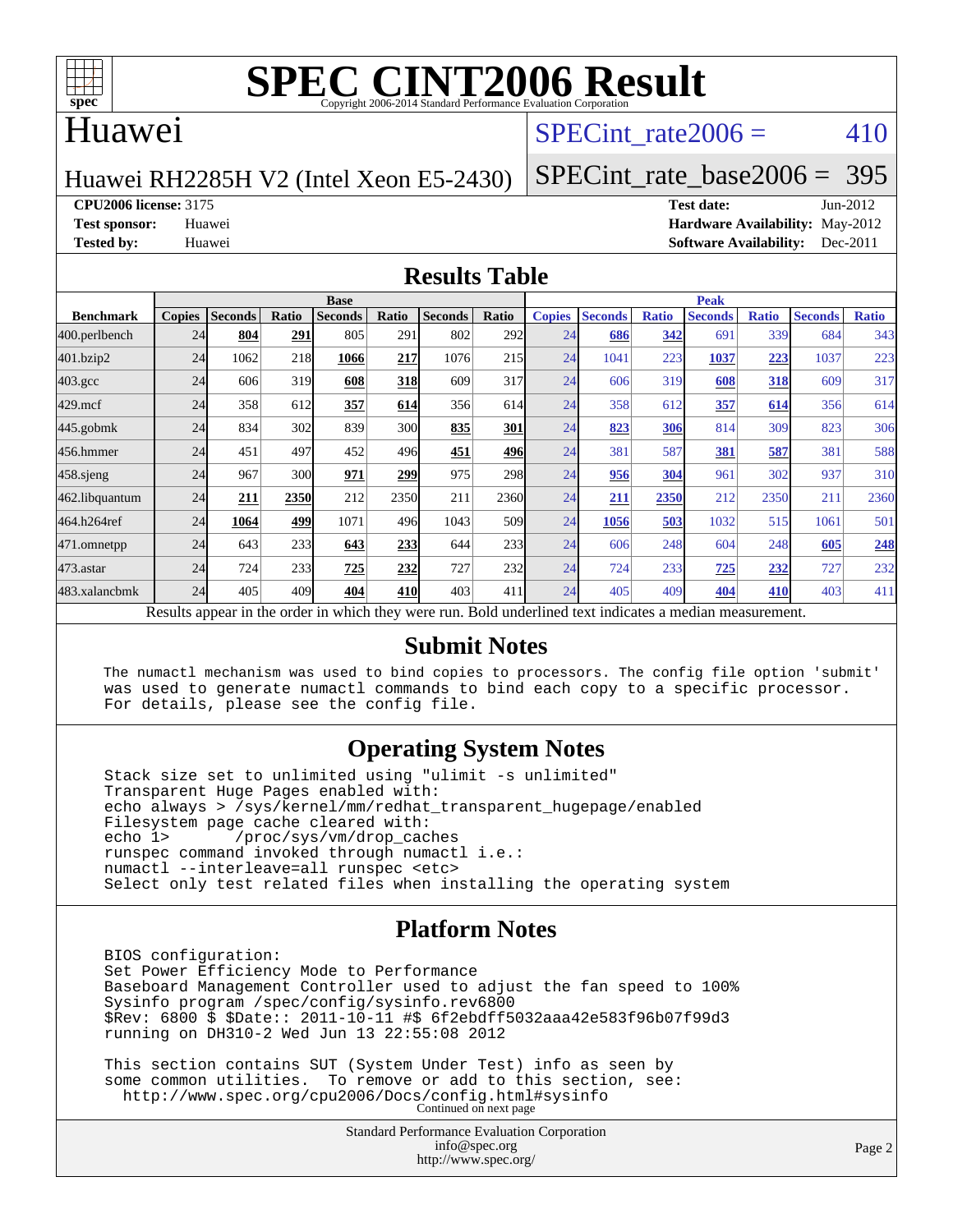

#### Huawei

 $SPECint rate2006 = 410$ 

Huawei RH2285H V2 (Intel Xeon E5-2430)

[SPECint\\_rate\\_base2006 =](http://www.spec.org/auto/cpu2006/Docs/result-fields.html#SPECintratebase2006) 395

**[CPU2006 license:](http://www.spec.org/auto/cpu2006/Docs/result-fields.html#CPU2006license)** 3175 **[Test date:](http://www.spec.org/auto/cpu2006/Docs/result-fields.html#Testdate)** Jun-2012 **[Test sponsor:](http://www.spec.org/auto/cpu2006/Docs/result-fields.html#Testsponsor)** Huawei **[Hardware Availability:](http://www.spec.org/auto/cpu2006/Docs/result-fields.html#HardwareAvailability)** May-2012 **[Tested by:](http://www.spec.org/auto/cpu2006/Docs/result-fields.html#Testedby)** Huawei **[Software Availability:](http://www.spec.org/auto/cpu2006/Docs/result-fields.html#SoftwareAvailability)** Dec-2011

#### **[Platform Notes \(Continued\)](http://www.spec.org/auto/cpu2006/Docs/result-fields.html#PlatformNotes)**

 From /proc/cpuinfo model name : Intel(R) Xeon(R) CPU E5-2430 0 @ 2.20GHz 2 "physical id"s (chips) 24 "processors" cores, siblings (Caution: counting these is hw and system dependent. The following excerpts from /proc/cpuinfo might not be reliable. Use with caution.) cpu cores : 6 siblings : 12 physical 0: cores 0 1 2 3 4 5 physical 1: cores 0 1 2 3 4 5 cache size : 15360 KB From /proc/meminfo MemTotal: 99030424 kB<br>HugePages Total: 0 HugePages\_Total: 0 Hugepagesize: 2048 kB From /etc/\*release\* /etc/\*version\* redhat-release: Red Hat Enterprise Linux Server release 6.2 (Santiago) system-release: Red Hat Enterprise Linux Server release 6.2 (Santiago) system-release-cpe: cpe:/o:redhat:enterprise\_linux:6server:ga:server uname -a: Linux DH310-2 2.6.32-220.el6.x86\_64 #1 SMP Wed Nov 9 08:03:13 EST 2011 x86\_64 x86\_64 x86\_64 GNU/Linux run-level 3 Jun 13 22:34 SPEC is set to: /spec Filesystem Type Size Used Avail Use% Mounted on<br>
/dev/sdal ext4 289G 44G 231G 16% / /dev/sda1 ext4 289G 44G 231G 16% / Additional information from dmidecode: (End of data from sysinfo program)

#### **[General Notes](http://www.spec.org/auto/cpu2006/Docs/result-fields.html#GeneralNotes)**

Environment variables set by runspec before the start of the run: LD\_LIBRARY\_PATH = "/spec/libs/32:/spec/libs/64"

 Binaries compiled on a system with 2 x Xeon X5645 CPU + 16GB memory using RHEL 6.1 The Huawei RH2285 v2 and Huawei RH2285H v2 models are electronically equivalent. The results have been measured on a Huawei RH2285 v2 model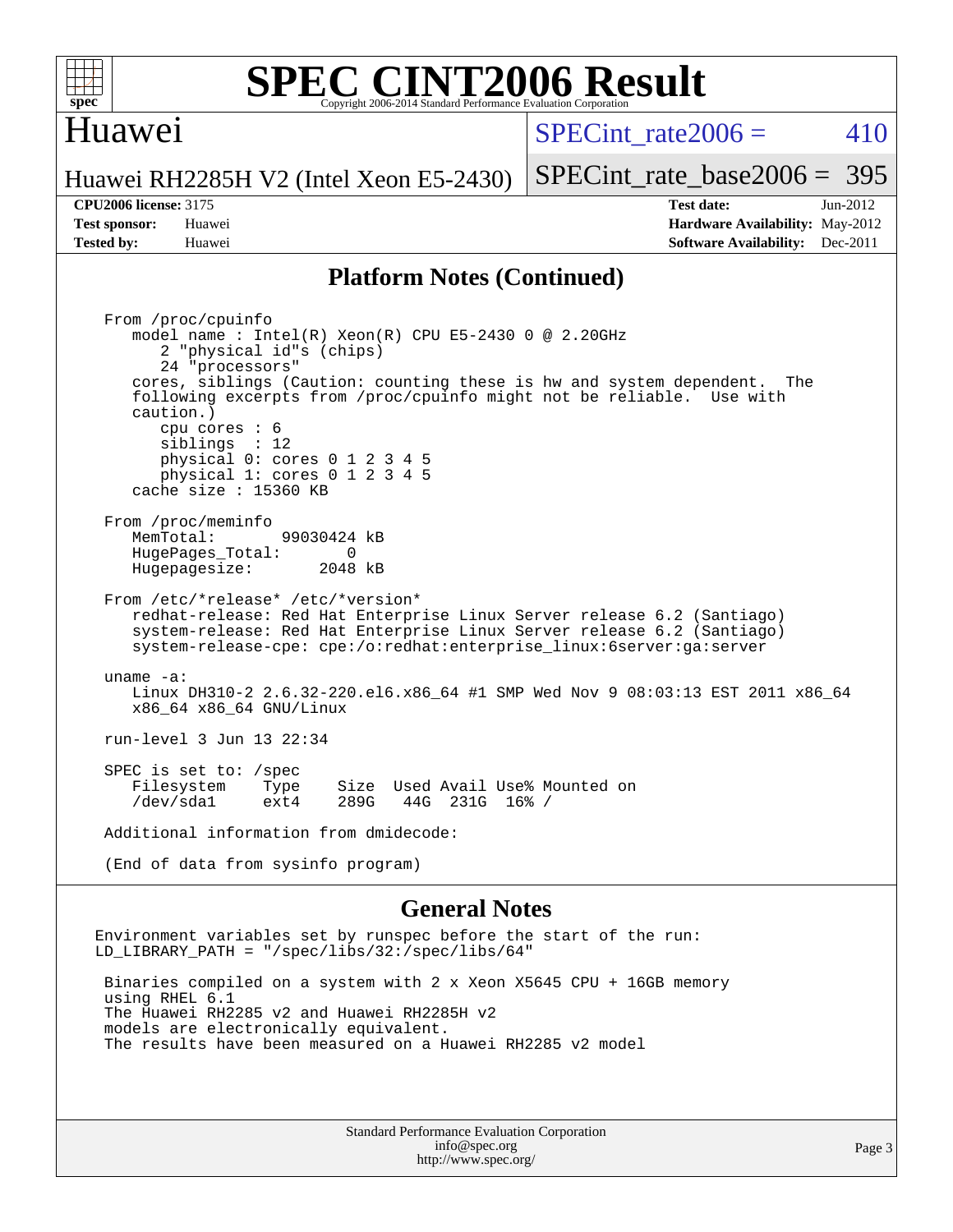

### Huawei

SPECint rate $2006 = 410$ 

Huawei RH2285H V2 (Intel Xeon E5-2430)

[SPECint\\_rate\\_base2006 =](http://www.spec.org/auto/cpu2006/Docs/result-fields.html#SPECintratebase2006) 395 **[CPU2006 license:](http://www.spec.org/auto/cpu2006/Docs/result-fields.html#CPU2006license)** 3175 **[Test date:](http://www.spec.org/auto/cpu2006/Docs/result-fields.html#Testdate)** Jun-2012

**[Test sponsor:](http://www.spec.org/auto/cpu2006/Docs/result-fields.html#Testsponsor)** Huawei **[Hardware Availability:](http://www.spec.org/auto/cpu2006/Docs/result-fields.html#HardwareAvailability)** May-2012 **[Tested by:](http://www.spec.org/auto/cpu2006/Docs/result-fields.html#Testedby)** Huawei **[Software Availability:](http://www.spec.org/auto/cpu2006/Docs/result-fields.html#SoftwareAvailability)** Dec-2011

## **[Base Compiler Invocation](http://www.spec.org/auto/cpu2006/Docs/result-fields.html#BaseCompilerInvocation)**

[C benchmarks](http://www.spec.org/auto/cpu2006/Docs/result-fields.html#Cbenchmarks):  $\text{icc}$   $-\text{m32}$ 

[C++ benchmarks:](http://www.spec.org/auto/cpu2006/Docs/result-fields.html#CXXbenchmarks) [icpc -m32](http://www.spec.org/cpu2006/results/res2014q3/cpu2006-20140626-30025.flags.html#user_CXXbase_intel_icpc_4e5a5ef1a53fd332b3c49e69c3330699)

**[Base Portability Flags](http://www.spec.org/auto/cpu2006/Docs/result-fields.html#BasePortabilityFlags)**

 400.perlbench: [-DSPEC\\_CPU\\_LINUX\\_IA32](http://www.spec.org/cpu2006/results/res2014q3/cpu2006-20140626-30025.flags.html#b400.perlbench_baseCPORTABILITY_DSPEC_CPU_LINUX_IA32) 462.libquantum: [-DSPEC\\_CPU\\_LINUX](http://www.spec.org/cpu2006/results/res2014q3/cpu2006-20140626-30025.flags.html#b462.libquantum_baseCPORTABILITY_DSPEC_CPU_LINUX) 483.xalancbmk: [-DSPEC\\_CPU\\_LINUX](http://www.spec.org/cpu2006/results/res2014q3/cpu2006-20140626-30025.flags.html#b483.xalancbmk_baseCXXPORTABILITY_DSPEC_CPU_LINUX)

## **[Base Optimization Flags](http://www.spec.org/auto/cpu2006/Docs/result-fields.html#BaseOptimizationFlags)**

[C benchmarks](http://www.spec.org/auto/cpu2006/Docs/result-fields.html#Cbenchmarks):

[-xSSE4.2](http://www.spec.org/cpu2006/results/res2014q3/cpu2006-20140626-30025.flags.html#user_CCbase_f-xSSE42_f91528193cf0b216347adb8b939d4107) [-ipo](http://www.spec.org/cpu2006/results/res2014q3/cpu2006-20140626-30025.flags.html#user_CCbase_f-ipo) [-O3](http://www.spec.org/cpu2006/results/res2014q3/cpu2006-20140626-30025.flags.html#user_CCbase_f-O3) [-no-prec-div](http://www.spec.org/cpu2006/results/res2014q3/cpu2006-20140626-30025.flags.html#user_CCbase_f-no-prec-div) [-opt-prefetch](http://www.spec.org/cpu2006/results/res2014q3/cpu2006-20140626-30025.flags.html#user_CCbase_f-opt-prefetch) [-opt-mem-layout-trans=3](http://www.spec.org/cpu2006/results/res2014q3/cpu2006-20140626-30025.flags.html#user_CCbase_f-opt-mem-layout-trans_a7b82ad4bd7abf52556d4961a2ae94d5)

[C++ benchmarks:](http://www.spec.org/auto/cpu2006/Docs/result-fields.html#CXXbenchmarks)

[-xSSE4.2](http://www.spec.org/cpu2006/results/res2014q3/cpu2006-20140626-30025.flags.html#user_CXXbase_f-xSSE42_f91528193cf0b216347adb8b939d4107) [-ipo](http://www.spec.org/cpu2006/results/res2014q3/cpu2006-20140626-30025.flags.html#user_CXXbase_f-ipo) [-O3](http://www.spec.org/cpu2006/results/res2014q3/cpu2006-20140626-30025.flags.html#user_CXXbase_f-O3) [-no-prec-div](http://www.spec.org/cpu2006/results/res2014q3/cpu2006-20140626-30025.flags.html#user_CXXbase_f-no-prec-div) [-opt-prefetch](http://www.spec.org/cpu2006/results/res2014q3/cpu2006-20140626-30025.flags.html#user_CXXbase_f-opt-prefetch) [-opt-mem-layout-trans=3](http://www.spec.org/cpu2006/results/res2014q3/cpu2006-20140626-30025.flags.html#user_CXXbase_f-opt-mem-layout-trans_a7b82ad4bd7abf52556d4961a2ae94d5) [-Wl,-z,muldefs](http://www.spec.org/cpu2006/results/res2014q3/cpu2006-20140626-30025.flags.html#user_CXXbase_link_force_multiple1_74079c344b956b9658436fd1b6dd3a8a) [-L/smartheap -lsmartheap](http://www.spec.org/cpu2006/results/res2014q3/cpu2006-20140626-30025.flags.html#user_CXXbase_SmartHeap_7c9e394a5779e1a7fec7c221e123830c)

#### **[Base Other Flags](http://www.spec.org/auto/cpu2006/Docs/result-fields.html#BaseOtherFlags)**

[C benchmarks](http://www.spec.org/auto/cpu2006/Docs/result-fields.html#Cbenchmarks):

403.gcc: [-Dalloca=\\_alloca](http://www.spec.org/cpu2006/results/res2014q3/cpu2006-20140626-30025.flags.html#b403.gcc_baseEXTRA_CFLAGS_Dalloca_be3056838c12de2578596ca5467af7f3)

## **[Peak Compiler Invocation](http://www.spec.org/auto/cpu2006/Docs/result-fields.html#PeakCompilerInvocation)**

[C benchmarks \(except as noted below\)](http://www.spec.org/auto/cpu2006/Docs/result-fields.html#Cbenchmarksexceptasnotedbelow): [icc -m32](http://www.spec.org/cpu2006/results/res2014q3/cpu2006-20140626-30025.flags.html#user_CCpeak_intel_icc_5ff4a39e364c98233615fdd38438c6f2) 400.perlbench: [icc -m64](http://www.spec.org/cpu2006/results/res2014q3/cpu2006-20140626-30025.flags.html#user_peakCCLD400_perlbench_intel_icc_64bit_bda6cc9af1fdbb0edc3795bac97ada53) 401.bzip2: [icc -m64](http://www.spec.org/cpu2006/results/res2014q3/cpu2006-20140626-30025.flags.html#user_peakCCLD401_bzip2_intel_icc_64bit_bda6cc9af1fdbb0edc3795bac97ada53)

456.hmmer: [icc -m64](http://www.spec.org/cpu2006/results/res2014q3/cpu2006-20140626-30025.flags.html#user_peakCCLD456_hmmer_intel_icc_64bit_bda6cc9af1fdbb0edc3795bac97ada53)

458.sjeng: [icc -m64](http://www.spec.org/cpu2006/results/res2014q3/cpu2006-20140626-30025.flags.html#user_peakCCLD458_sjeng_intel_icc_64bit_bda6cc9af1fdbb0edc3795bac97ada53)

```
C++ benchmarks: 
    icpc -m32
```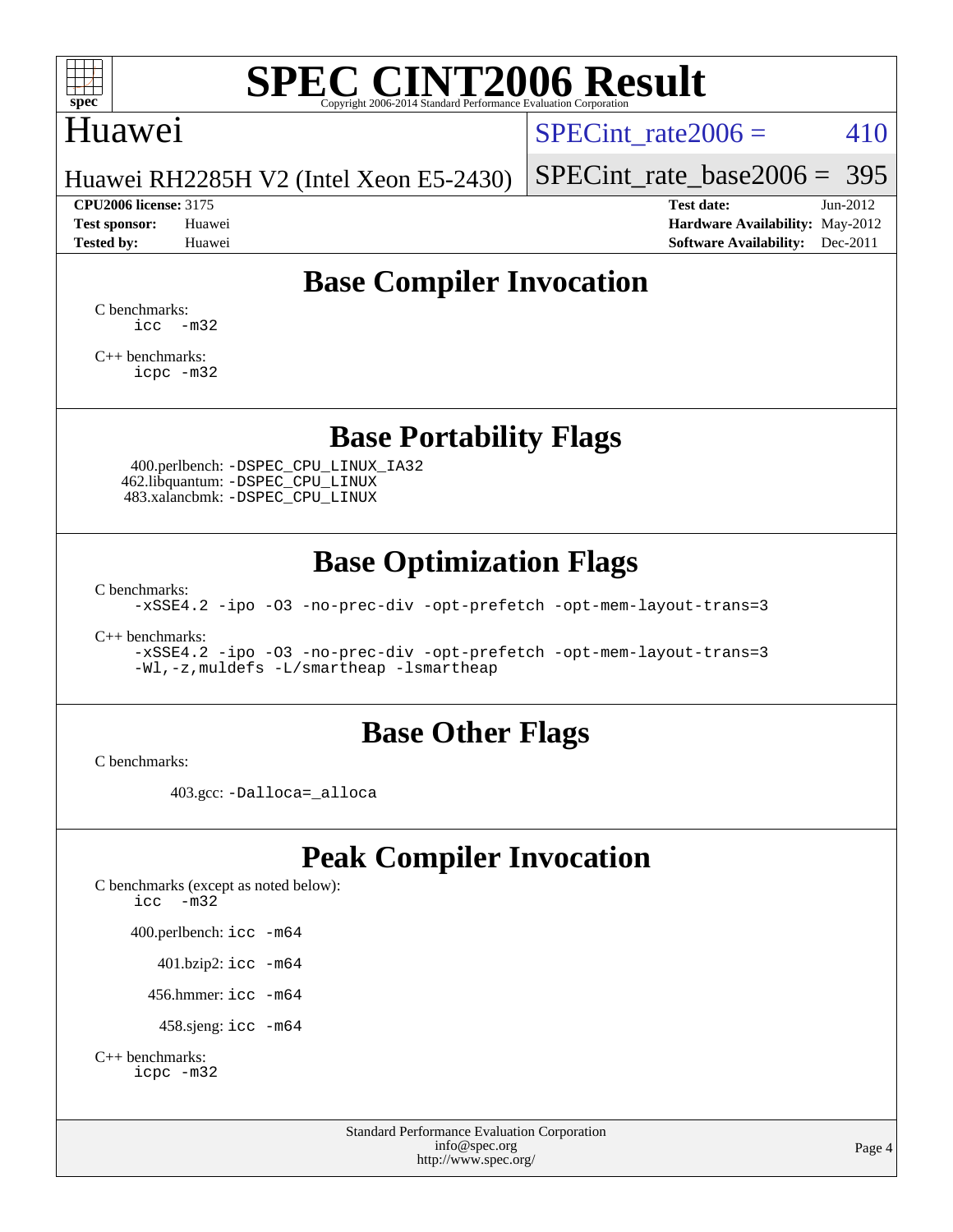

### Huawei

SPECint rate $2006 = 410$ 

Huawei RH2285H V2 (Intel Xeon E5-2430)

SPECint rate base  $2006 = 395$ 

**[CPU2006 license:](http://www.spec.org/auto/cpu2006/Docs/result-fields.html#CPU2006license)** 3175 **[Test date:](http://www.spec.org/auto/cpu2006/Docs/result-fields.html#Testdate)** Jun-2012 **[Test sponsor:](http://www.spec.org/auto/cpu2006/Docs/result-fields.html#Testsponsor)** Huawei **[Hardware Availability:](http://www.spec.org/auto/cpu2006/Docs/result-fields.html#HardwareAvailability)** May-2012 **[Tested by:](http://www.spec.org/auto/cpu2006/Docs/result-fields.html#Testedby)** Huawei **[Software Availability:](http://www.spec.org/auto/cpu2006/Docs/result-fields.html#SoftwareAvailability)** Dec-2011

## **[Peak Portability Flags](http://www.spec.org/auto/cpu2006/Docs/result-fields.html#PeakPortabilityFlags)**

 400.perlbench: [-DSPEC\\_CPU\\_LP64](http://www.spec.org/cpu2006/results/res2014q3/cpu2006-20140626-30025.flags.html#b400.perlbench_peakCPORTABILITY_DSPEC_CPU_LP64) [-DSPEC\\_CPU\\_LINUX\\_X64](http://www.spec.org/cpu2006/results/res2014q3/cpu2006-20140626-30025.flags.html#b400.perlbench_peakCPORTABILITY_DSPEC_CPU_LINUX_X64) 401.bzip2: [-DSPEC\\_CPU\\_LP64](http://www.spec.org/cpu2006/results/res2014q3/cpu2006-20140626-30025.flags.html#suite_peakCPORTABILITY401_bzip2_DSPEC_CPU_LP64) 456.hmmer: [-DSPEC\\_CPU\\_LP64](http://www.spec.org/cpu2006/results/res2014q3/cpu2006-20140626-30025.flags.html#suite_peakCPORTABILITY456_hmmer_DSPEC_CPU_LP64) 458.sjeng: [-DSPEC\\_CPU\\_LP64](http://www.spec.org/cpu2006/results/res2014q3/cpu2006-20140626-30025.flags.html#suite_peakCPORTABILITY458_sjeng_DSPEC_CPU_LP64) 462.libquantum: [-DSPEC\\_CPU\\_LINUX](http://www.spec.org/cpu2006/results/res2014q3/cpu2006-20140626-30025.flags.html#b462.libquantum_peakCPORTABILITY_DSPEC_CPU_LINUX) 483.xalancbmk: [-DSPEC\\_CPU\\_LINUX](http://www.spec.org/cpu2006/results/res2014q3/cpu2006-20140626-30025.flags.html#b483.xalancbmk_peakCXXPORTABILITY_DSPEC_CPU_LINUX)

## **[Peak Optimization Flags](http://www.spec.org/auto/cpu2006/Docs/result-fields.html#PeakOptimizationFlags)**

[C benchmarks](http://www.spec.org/auto/cpu2006/Docs/result-fields.html#Cbenchmarks):

 400.perlbench: [-xSSE4.2](http://www.spec.org/cpu2006/results/res2014q3/cpu2006-20140626-30025.flags.html#user_peakPASS2_CFLAGSPASS2_LDCFLAGS400_perlbench_f-xSSE42_f91528193cf0b216347adb8b939d4107)(pass 2) [-prof-gen](http://www.spec.org/cpu2006/results/res2014q3/cpu2006-20140626-30025.flags.html#user_peakPASS1_CFLAGSPASS1_LDCFLAGS400_perlbench_prof_gen_e43856698f6ca7b7e442dfd80e94a8fc)(pass 1) [-ipo](http://www.spec.org/cpu2006/results/res2014q3/cpu2006-20140626-30025.flags.html#user_peakPASS2_CFLAGSPASS2_LDCFLAGS400_perlbench_f-ipo)(pass 2) [-O3](http://www.spec.org/cpu2006/results/res2014q3/cpu2006-20140626-30025.flags.html#user_peakPASS2_CFLAGSPASS2_LDCFLAGS400_perlbench_f-O3)(pass 2) [-no-prec-div](http://www.spec.org/cpu2006/results/res2014q3/cpu2006-20140626-30025.flags.html#user_peakPASS2_CFLAGSPASS2_LDCFLAGS400_perlbench_f-no-prec-div)(pass 2) [-prof-use](http://www.spec.org/cpu2006/results/res2014q3/cpu2006-20140626-30025.flags.html#user_peakPASS2_CFLAGSPASS2_LDCFLAGS400_perlbench_prof_use_bccf7792157ff70d64e32fe3e1250b55)(pass 2) [-auto-ilp32](http://www.spec.org/cpu2006/results/res2014q3/cpu2006-20140626-30025.flags.html#user_peakCOPTIMIZE400_perlbench_f-auto-ilp32)  $401.bzip2: -xSSE4.2(pass 2) -prof-qen(pass 1) -ipo(pass 2)$  $401.bzip2: -xSSE4.2(pass 2) -prof-qen(pass 1) -ipo(pass 2)$  $401.bzip2: -xSSE4.2(pass 2) -prof-qen(pass 1) -ipo(pass 2)$  $401.bzip2: -xSSE4.2(pass 2) -prof-qen(pass 1) -ipo(pass 2)$  $401.bzip2: -xSSE4.2(pass 2) -prof-qen(pass 1) -ipo(pass 2)$ [-O3](http://www.spec.org/cpu2006/results/res2014q3/cpu2006-20140626-30025.flags.html#user_peakPASS2_CFLAGSPASS2_LDCFLAGS401_bzip2_f-O3)(pass 2) [-no-prec-div](http://www.spec.org/cpu2006/results/res2014q3/cpu2006-20140626-30025.flags.html#user_peakPASS2_CFLAGSPASS2_LDCFLAGS401_bzip2_f-no-prec-div)(pass 2) [-prof-use](http://www.spec.org/cpu2006/results/res2014q3/cpu2006-20140626-30025.flags.html#user_peakPASS2_CFLAGSPASS2_LDCFLAGS401_bzip2_prof_use_bccf7792157ff70d64e32fe3e1250b55)(pass 2) [-opt-prefetch](http://www.spec.org/cpu2006/results/res2014q3/cpu2006-20140626-30025.flags.html#user_peakCOPTIMIZE401_bzip2_f-opt-prefetch) [-auto-ilp32](http://www.spec.org/cpu2006/results/res2014q3/cpu2006-20140626-30025.flags.html#user_peakCOPTIMIZE401_bzip2_f-auto-ilp32) [-ansi-alias](http://www.spec.org/cpu2006/results/res2014q3/cpu2006-20140626-30025.flags.html#user_peakCOPTIMIZE401_bzip2_f-ansi-alias)  $403.\text{sec: basepeak}$  = yes 429.mcf: basepeak = yes 445.gobmk: [-xSSE4.2](http://www.spec.org/cpu2006/results/res2014q3/cpu2006-20140626-30025.flags.html#user_peakPASS2_CFLAGSPASS2_LDCFLAGS445_gobmk_f-xSSE42_f91528193cf0b216347adb8b939d4107)(pass 2) [-prof-gen](http://www.spec.org/cpu2006/results/res2014q3/cpu2006-20140626-30025.flags.html#user_peakPASS1_CFLAGSPASS1_LDCFLAGS445_gobmk_prof_gen_e43856698f6ca7b7e442dfd80e94a8fc)(pass 1) [-prof-use](http://www.spec.org/cpu2006/results/res2014q3/cpu2006-20140626-30025.flags.html#user_peakPASS2_CFLAGSPASS2_LDCFLAGS445_gobmk_prof_use_bccf7792157ff70d64e32fe3e1250b55)(pass 2) [-ansi-alias](http://www.spec.org/cpu2006/results/res2014q3/cpu2006-20140626-30025.flags.html#user_peakCOPTIMIZE445_gobmk_f-ansi-alias) [-opt-mem-layout-trans=3](http://www.spec.org/cpu2006/results/res2014q3/cpu2006-20140626-30025.flags.html#user_peakCOPTIMIZE445_gobmk_f-opt-mem-layout-trans_a7b82ad4bd7abf52556d4961a2ae94d5) 456.hmmer: [-xSSE4.2](http://www.spec.org/cpu2006/results/res2014q3/cpu2006-20140626-30025.flags.html#user_peakCOPTIMIZE456_hmmer_f-xSSE42_f91528193cf0b216347adb8b939d4107) [-ipo](http://www.spec.org/cpu2006/results/res2014q3/cpu2006-20140626-30025.flags.html#user_peakCOPTIMIZE456_hmmer_f-ipo) [-O3](http://www.spec.org/cpu2006/results/res2014q3/cpu2006-20140626-30025.flags.html#user_peakCOPTIMIZE456_hmmer_f-O3) [-no-prec-div](http://www.spec.org/cpu2006/results/res2014q3/cpu2006-20140626-30025.flags.html#user_peakCOPTIMIZE456_hmmer_f-no-prec-div) [-unroll2](http://www.spec.org/cpu2006/results/res2014q3/cpu2006-20140626-30025.flags.html#user_peakCOPTIMIZE456_hmmer_f-unroll_784dae83bebfb236979b41d2422d7ec2) [-auto-ilp32](http://www.spec.org/cpu2006/results/res2014q3/cpu2006-20140626-30025.flags.html#user_peakCOPTIMIZE456_hmmer_f-auto-ilp32) 458.sjeng: [-xSSE4.2](http://www.spec.org/cpu2006/results/res2014q3/cpu2006-20140626-30025.flags.html#user_peakPASS2_CFLAGSPASS2_LDCFLAGS458_sjeng_f-xSSE42_f91528193cf0b216347adb8b939d4107)(pass 2) [-prof-gen](http://www.spec.org/cpu2006/results/res2014q3/cpu2006-20140626-30025.flags.html#user_peakPASS1_CFLAGSPASS1_LDCFLAGS458_sjeng_prof_gen_e43856698f6ca7b7e442dfd80e94a8fc)(pass 1) [-ipo](http://www.spec.org/cpu2006/results/res2014q3/cpu2006-20140626-30025.flags.html#user_peakPASS2_CFLAGSPASS2_LDCFLAGS458_sjeng_f-ipo)(pass 2) [-O3](http://www.spec.org/cpu2006/results/res2014q3/cpu2006-20140626-30025.flags.html#user_peakPASS2_CFLAGSPASS2_LDCFLAGS458_sjeng_f-O3)(pass 2) [-no-prec-div](http://www.spec.org/cpu2006/results/res2014q3/cpu2006-20140626-30025.flags.html#user_peakPASS2_CFLAGSPASS2_LDCFLAGS458_sjeng_f-no-prec-div)(pass 2) [-prof-use](http://www.spec.org/cpu2006/results/res2014q3/cpu2006-20140626-30025.flags.html#user_peakPASS2_CFLAGSPASS2_LDCFLAGS458_sjeng_prof_use_bccf7792157ff70d64e32fe3e1250b55)(pass 2) [-unroll4](http://www.spec.org/cpu2006/results/res2014q3/cpu2006-20140626-30025.flags.html#user_peakCOPTIMIZE458_sjeng_f-unroll_4e5e4ed65b7fd20bdcd365bec371b81f) [-auto-ilp32](http://www.spec.org/cpu2006/results/res2014q3/cpu2006-20140626-30025.flags.html#user_peakCOPTIMIZE458_sjeng_f-auto-ilp32)  $462$ .libquantum: basepeak = yes

 464.h264ref: [-xSSE4.2](http://www.spec.org/cpu2006/results/res2014q3/cpu2006-20140626-30025.flags.html#user_peakPASS2_CFLAGSPASS2_LDCFLAGS464_h264ref_f-xSSE42_f91528193cf0b216347adb8b939d4107)(pass 2) [-prof-gen](http://www.spec.org/cpu2006/results/res2014q3/cpu2006-20140626-30025.flags.html#user_peakPASS1_CFLAGSPASS1_LDCFLAGS464_h264ref_prof_gen_e43856698f6ca7b7e442dfd80e94a8fc)(pass 1) [-ipo](http://www.spec.org/cpu2006/results/res2014q3/cpu2006-20140626-30025.flags.html#user_peakPASS2_CFLAGSPASS2_LDCFLAGS464_h264ref_f-ipo)(pass 2) [-O3](http://www.spec.org/cpu2006/results/res2014q3/cpu2006-20140626-30025.flags.html#user_peakPASS2_CFLAGSPASS2_LDCFLAGS464_h264ref_f-O3)(pass 2) [-no-prec-div](http://www.spec.org/cpu2006/results/res2014q3/cpu2006-20140626-30025.flags.html#user_peakPASS2_CFLAGSPASS2_LDCFLAGS464_h264ref_f-no-prec-div)(pass 2) [-prof-use](http://www.spec.org/cpu2006/results/res2014q3/cpu2006-20140626-30025.flags.html#user_peakPASS2_CFLAGSPASS2_LDCFLAGS464_h264ref_prof_use_bccf7792157ff70d64e32fe3e1250b55)(pass 2) [-unroll2](http://www.spec.org/cpu2006/results/res2014q3/cpu2006-20140626-30025.flags.html#user_peakCOPTIMIZE464_h264ref_f-unroll_784dae83bebfb236979b41d2422d7ec2) [-ansi-alias](http://www.spec.org/cpu2006/results/res2014q3/cpu2006-20140626-30025.flags.html#user_peakCOPTIMIZE464_h264ref_f-ansi-alias)

[C++ benchmarks:](http://www.spec.org/auto/cpu2006/Docs/result-fields.html#CXXbenchmarks)

 471.omnetpp: [-xSSE4.2](http://www.spec.org/cpu2006/results/res2014q3/cpu2006-20140626-30025.flags.html#user_peakPASS2_CXXFLAGSPASS2_LDCXXFLAGS471_omnetpp_f-xSSE42_f91528193cf0b216347adb8b939d4107)(pass 2) [-prof-gen](http://www.spec.org/cpu2006/results/res2014q3/cpu2006-20140626-30025.flags.html#user_peakPASS1_CXXFLAGSPASS1_LDCXXFLAGS471_omnetpp_prof_gen_e43856698f6ca7b7e442dfd80e94a8fc)(pass 1) [-ipo](http://www.spec.org/cpu2006/results/res2014q3/cpu2006-20140626-30025.flags.html#user_peakPASS2_CXXFLAGSPASS2_LDCXXFLAGS471_omnetpp_f-ipo)(pass 2) [-O3](http://www.spec.org/cpu2006/results/res2014q3/cpu2006-20140626-30025.flags.html#user_peakPASS2_CXXFLAGSPASS2_LDCXXFLAGS471_omnetpp_f-O3)(pass 2) [-no-prec-div](http://www.spec.org/cpu2006/results/res2014q3/cpu2006-20140626-30025.flags.html#user_peakPASS2_CXXFLAGSPASS2_LDCXXFLAGS471_omnetpp_f-no-prec-div)(pass 2) [-prof-use](http://www.spec.org/cpu2006/results/res2014q3/cpu2006-20140626-30025.flags.html#user_peakPASS2_CXXFLAGSPASS2_LDCXXFLAGS471_omnetpp_prof_use_bccf7792157ff70d64e32fe3e1250b55)(pass 2) [-ansi-alias](http://www.spec.org/cpu2006/results/res2014q3/cpu2006-20140626-30025.flags.html#user_peakCXXOPTIMIZE471_omnetpp_f-ansi-alias) [-opt-ra-region-strategy=block](http://www.spec.org/cpu2006/results/res2014q3/cpu2006-20140626-30025.flags.html#user_peakCXXOPTIMIZE471_omnetpp_f-opt-ra-region-strategy_a0a37c372d03933b2a18d4af463c1f69) [-Wl,-z,muldefs](http://www.spec.org/cpu2006/results/res2014q3/cpu2006-20140626-30025.flags.html#user_peakEXTRA_LDFLAGS471_omnetpp_link_force_multiple1_74079c344b956b9658436fd1b6dd3a8a) [-L/smartheap -lsmartheap](http://www.spec.org/cpu2006/results/res2014q3/cpu2006-20140626-30025.flags.html#user_peakEXTRA_LIBS471_omnetpp_SmartHeap_7c9e394a5779e1a7fec7c221e123830c)

473.astar: basepeak = yes

Continued on next page